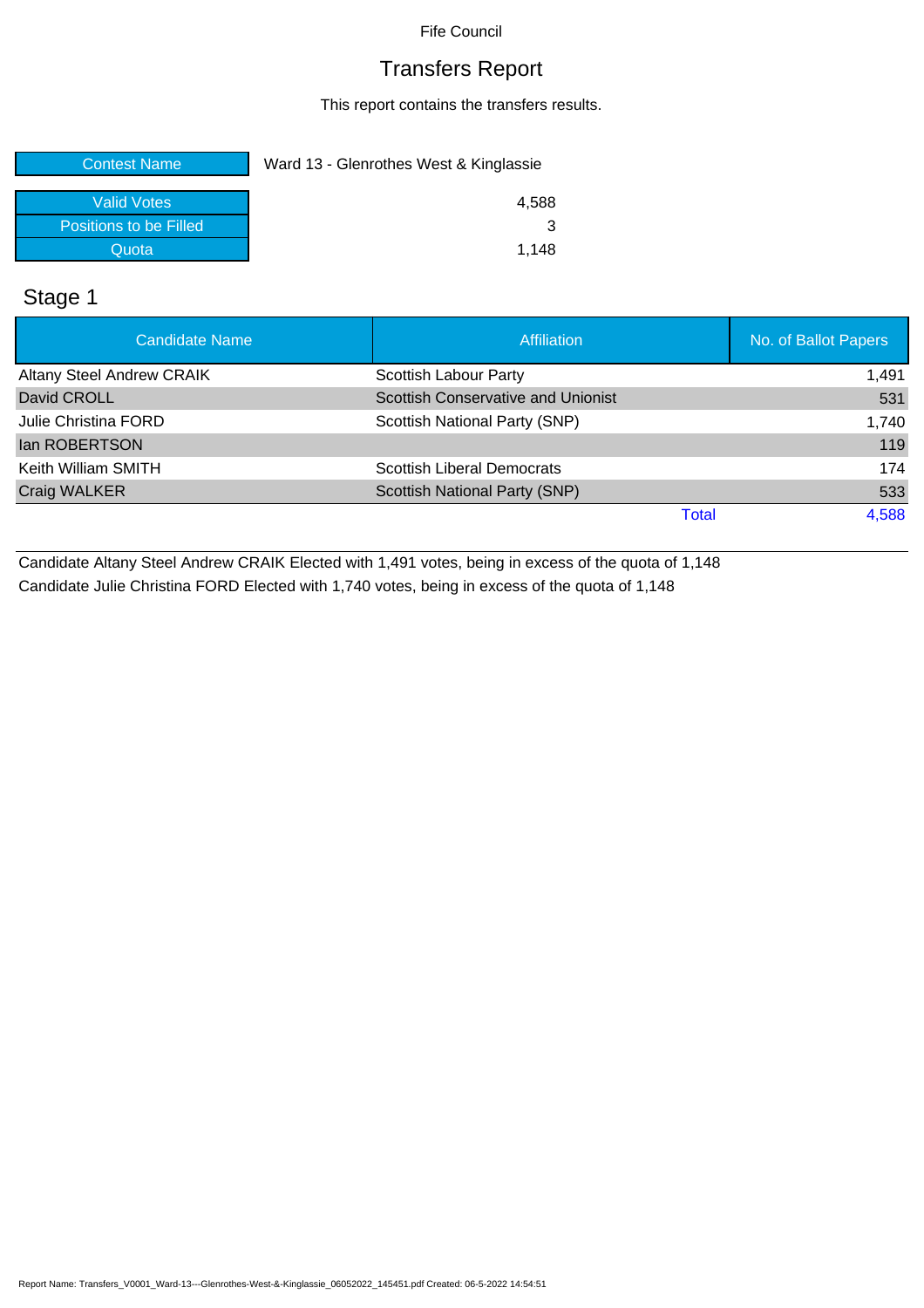## Transfers Report

This report contains the transfers results.

## Stage 2 - Surplus of Julie Christina FORD 592.00000

| Action                          | No. of Ballot<br><b>Papers</b> | <b>Transfer Value</b> | <b>Votes Transferred</b> |
|---------------------------------|--------------------------------|-----------------------|--------------------------|
| <b>Transfer to David CROLL</b>  | 19                             | 0.34022               | 6.46418                  |
| Transfer to Ian ROBERTSON       | 29                             | 0.34022               | 9.86638                  |
| Transfer to Keith William SMITH | 24                             | 0.34022               | 8.16528                  |
| <b>Transfer to Craig WALKER</b> | 1,548                          | 0.34022               | 526.66056                |
|                                 |                                |                       |                          |
| No further preference           | 120                            | 0.34022               | 40.82640                 |
| Not transferred due to rounding |                                |                       | 0.01720                  |
|                                 | <b>Total</b>                   |                       | 592.00000                |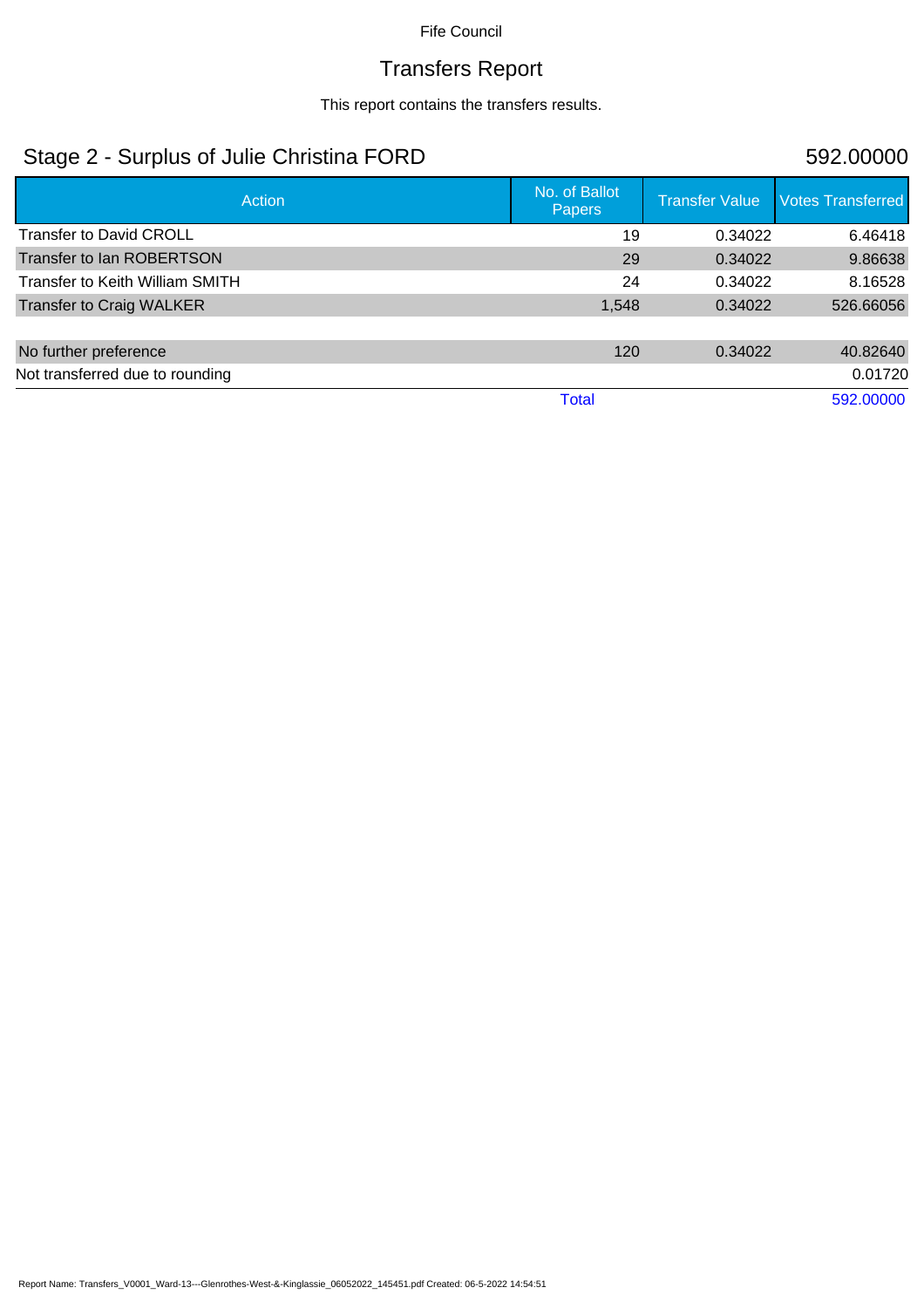## Transfers Report

This report contains the transfers results.

## Stage 3 - Surplus of Altany Steel Andrew CRAIK 343.00000

| Action                          | No. of Ballot<br><b>Papers</b> | <b>Transfer Value</b> | <b>Votes Transferred</b> |
|---------------------------------|--------------------------------|-----------------------|--------------------------|
| <b>Transfer to David CROLL</b>  | 331                            | 0.23004               | 76.14324                 |
| Transfer to Ian ROBERTSON       | 151                            | 0.23004               | 34.73604                 |
| Transfer to Keith William SMITH | 404                            | 0.23004               | 92.93616                 |
| <b>Transfer to Craig WALKER</b> | 194                            | 0.23004               | 44.62776                 |
|                                 |                                |                       |                          |
| No further preference           | 411                            | 0.23004               | 94.54644                 |
| Not transferred due to rounding |                                |                       | 0.01036                  |
|                                 | <b>Total</b>                   |                       | 343.00000                |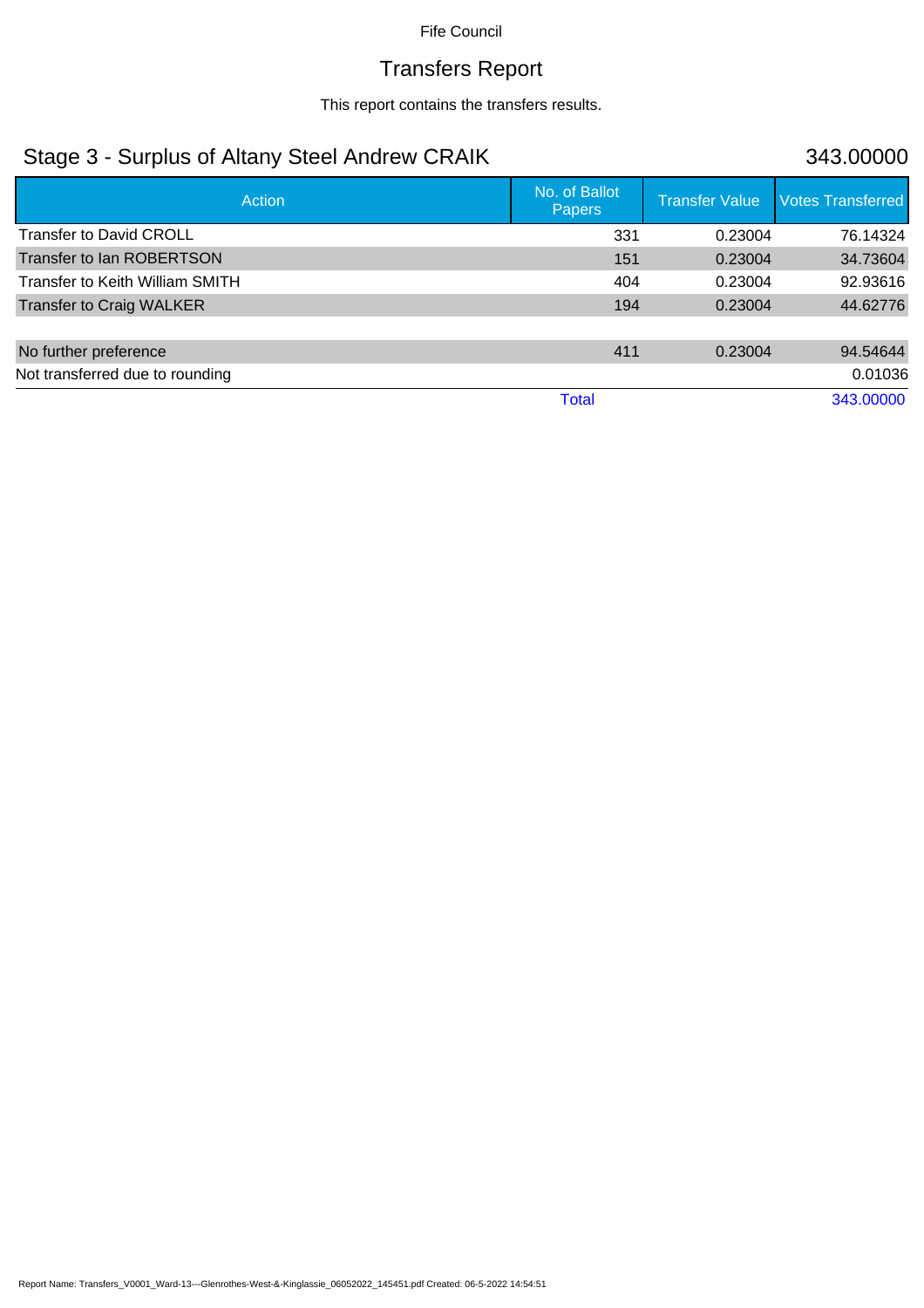# Transfers Report

This report contains the transfers results.

## Stage 4 - Exclusion of Ian ROBERTSON 163.60242

| Action                                 | No. of Ballot<br><b>Papers</b> | <b>Transfer Value</b> | <b>Votes Transferred</b> |
|----------------------------------------|--------------------------------|-----------------------|--------------------------|
| <b>Transfer to David CROLL</b>         | 19                             | 1.00000               | 19.00000                 |
| <b>Transfer to Keith William SMITH</b> | 38                             | 1.00000               | 38.00000                 |
| <b>Transfer to Craig WALKER</b>        | 27                             | 1.00000               | 27.00000                 |
| <b>Transfer to David CROLL</b>         | 6                              | 0.34022               | 2.04132                  |
| Transfer to Keith William SMITH        | 4                              | 0.34022               | 1.36088                  |
| <b>Transfer to Craig WALKER</b>        | 13                             | 0.34022               | 4.42286                  |
| <b>Transfer to David CROLL</b>         | 22                             | 0.23004               | 5.06088                  |
| <b>Transfer to Keith William SMITH</b> | 57                             | 0.23004               | 13.11228                 |
| <b>Transfer to Craig WALKER</b>        | 11                             | 0.23004               | 2.53044                  |
|                                        |                                |                       |                          |
| No further preference                  | 35                             | 1.00000               | 35.00000                 |
| No further preference                  | 6                              | 0.34022               | 2.04132                  |
| No further preference                  | 61                             | 0.23004               | 14.03244                 |
| Not transferred due to rounding        |                                |                       | 0.00000                  |
|                                        | <b>Total</b>                   |                       | 163.60242                |